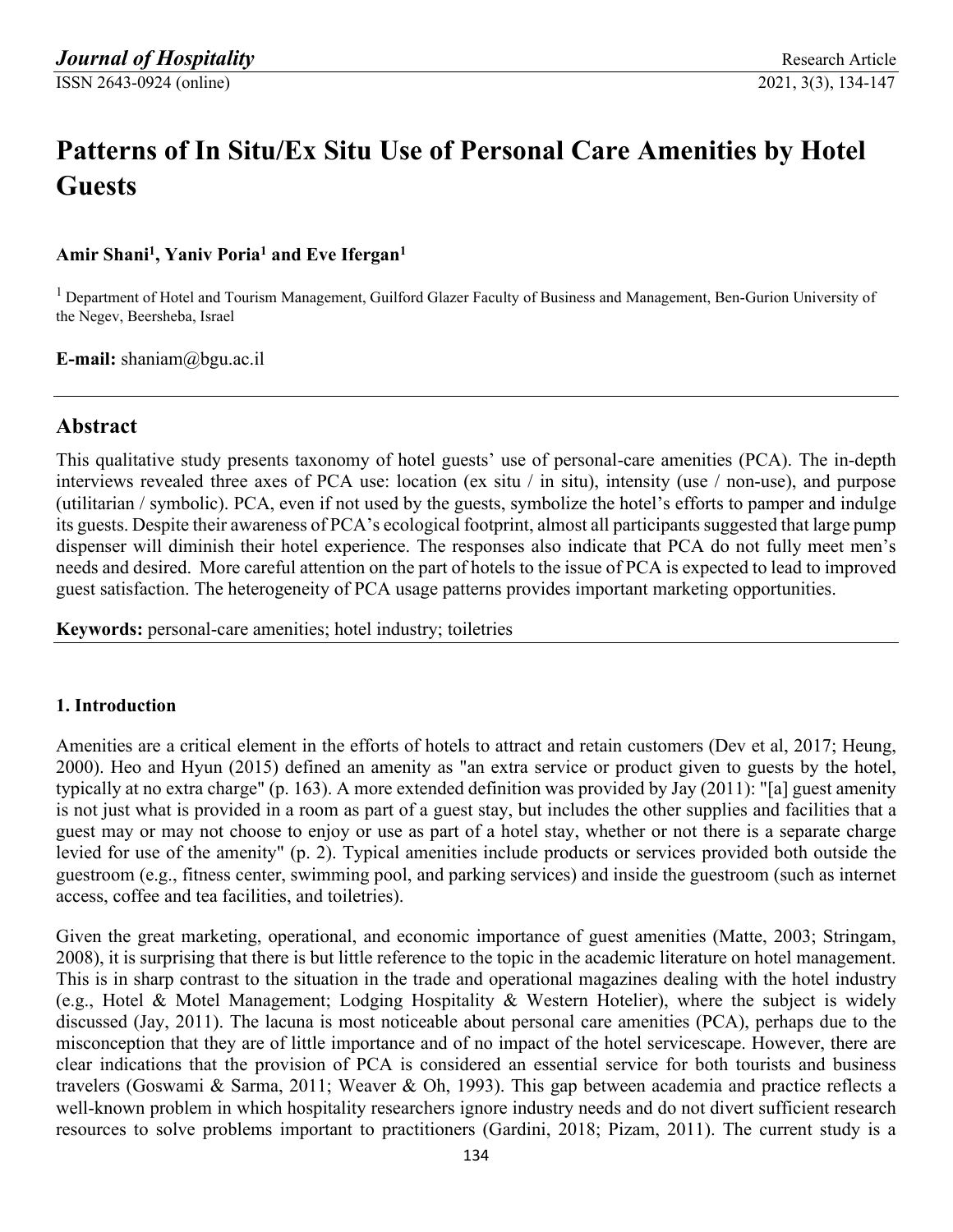response to the call of prominent scholars in hospitality research such as Pizam (2006), who stated that "researchers and practitioners [should] talk and listen to each other regularly and benefit from each other's work and wisdom" (p. 346).

This paper presents an exploratory study examining patterns of PCA use among hotel guests. After reviewing the literature on the subject, which will include both academic sources and trade sources, the research objectives will be presented. Following the description of the research method, the study findings will be presented, including a presentation of taxonomy of PCA use, based on the reposts of the interviewees. The paper concludes with management and marketing implications, as well as suggestions for further research.

#### **2. Background and Context on Personal Care Amenities in Hotels**

Hotels of all levels of service tend to equip guests' bathrooms with a variety of PCA – toiletries and consumer products designed for personal hygiene and beautification. These typically include bodily maintenance items such as a soap bar, liquid soap, shampoo, conditioner, moisturizer, disposable shower cap, face tissue box, toothbrush, toothpaste, and cologne. The history of the PCA in the modern hotel era began in the early 19th century, the Tremont House, a luxury hotel in Boston, began offering its guests free soap in every bathroom, a practice that later became common in the industry (Lee, 1965; Rushmore & Baum, 2002).

Nevertheless, the prevalence of the availability of PCA, beyond soap, increased significantly only in the 1980s, as a result of the escalation of competition in the hotel industry, in what has been termed the "amenity creep" (Vallen & Vallen, 2009; Withiam, 1997). Bernstein (1999) critically observed that in the amenity creep "each hotel chain apparently tried to outdo all the others by stocking bathrooms with the maximum possible number of different soaps, lotions and shampoos" (pp. 47-48). However, because most PCA are relatively easy to emulate, they are quickly offered by competitors and therefore do not necessarily provide the desired differentiation edge (Powers & Barrows, 2003). Hennessey (1998) suggested that the amenity creep "constitutes hoteliers letting personal ideas about quality and value get ahead of what guests really want" (p. 12).

The amenity creep has led hotels to great expenditures. Hotels and hotel chains develop and offer toiletries in a variety of fragrances, milk and mineral baths, sunscreen, skin-care products, cream soaps, lip balm, and hand lotions (Rowe, 1994; Stringam, 2008). Sahlins (2005) reported that the amenity creep has already penetrated into low-priced hotels, to match travelers' growing expectations. Evans and Munmann (1989) listed and summarized a number of key factors and perceptions that led hotels to jump on the bandwagon and offer packages with a high standard PCA:

1. PCA help create a comfortable atmosphere for guests in a way that allows them to function better in unfamiliar surroundings;

2. These items not only satisfy the basic and urgent needs of hotel guests, but do so in a memorable way and thus have the potential to turn occasional guests into loyal and repeat customers;

3. Attractive PCA packages promote the image of the hotel and convey a message of elegance, service, and sophistication;

4. PCA is a means of differentiating the hotel from its competitors and creating a perception among hotel guests that they receive good value for their money;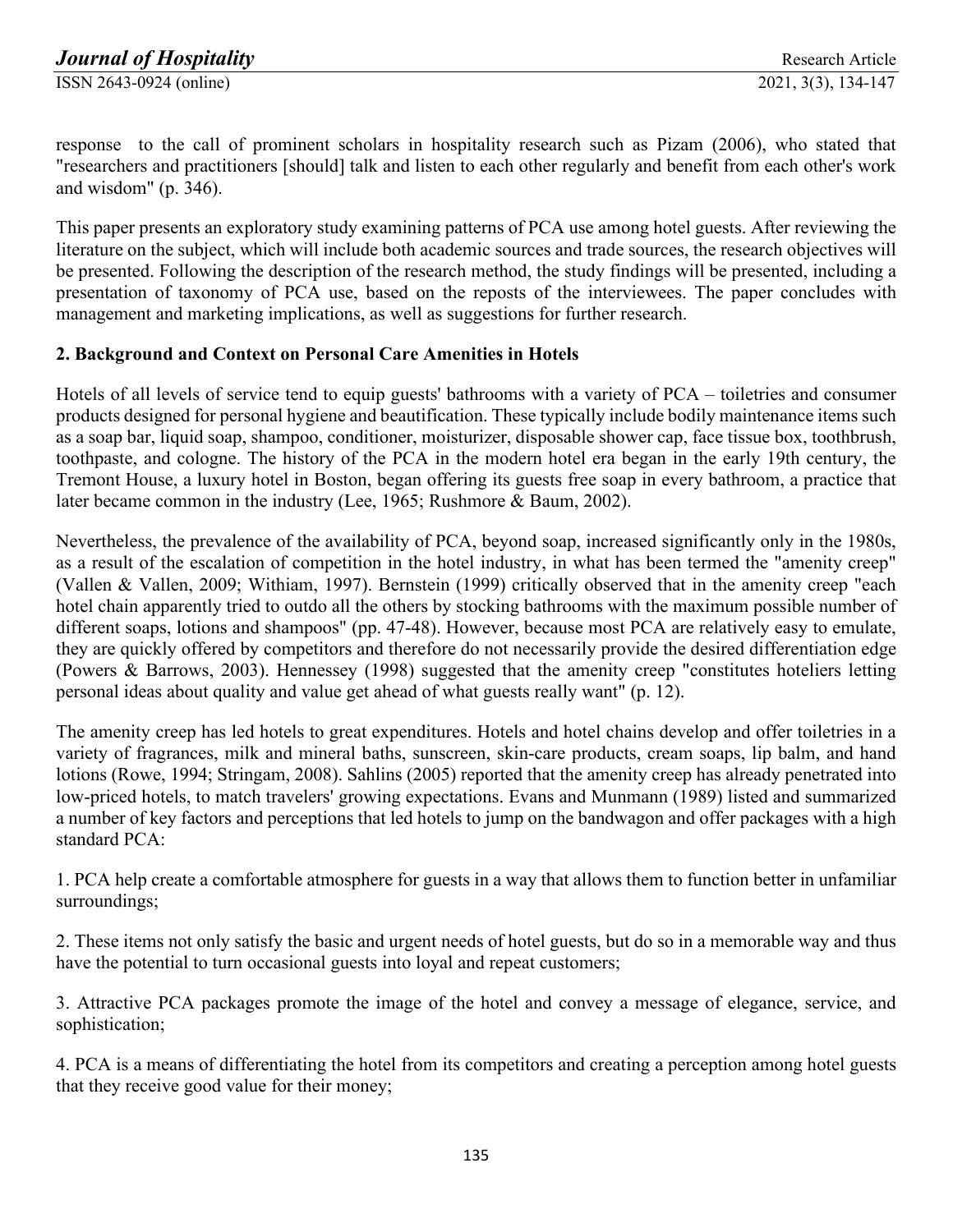5. The sophisticated modern tourist expects to find elegant, thoughtful and high-quality PCA packages upon entering his/her guestroom;

6. PCA packages solve an urgent problem for guests who have forgotten to pack essential toiletries.

Nowadays, in some cases, the purpose of PCA is not only to elevate the guest experience, but also to serve as samples that allow guests to experience branded body care products before purchasing them at the hotel's souvenir shop or a retail stores (Cline, 2017). Despite the economic potential of retailing of hotel PCA (Weinstein & Scoviak-Lerner, 2002), this does not appear to be a high priority among hotel managers (Jay, 2011). A more common practice is the use of well-branded toiletries, which allows immediate identification of quality by the guests (Davis, 2004). Also, the use of the hotel logo on PCA packaging is a powerful promotional tool encouraging guests to take home toiletries as souvenirs of their vacation (Morgan & Pritchard, 2005; Whitford, 1998).

As noted by Dev and Kumar (2019), selecting amenities, including PCA, is a critical and complicated task for hotel managers, because offering "too few amenities, or the wrong kind of amenities can negatively affect the brand positioning of the hotel and the guest's service experience. Offering too many amenities can waste capital, increase operating costs, and put unnecessary burdens on service delivery" (p.1). This dilemma requires hotels to become very familiar with their guests' expectations of the PCA, and their actual use.

Guest expectation of the PCA has varied. In an early study by Knutson (1988), guest expectations and intensity of PCA usage were found to depend on the level of hotel: In economy hotels, guests expect only a few basic PCA but intend to make extensive use of them; At mid-price hotels, guests have much higher expectations about the quality and variety of PCA with the general intention of using them; While in luxury hotels, guests expect to find the highest level of PCA packages in the rooms, but they are not likely to make extensive use of them. It should also be noted that choosing diversity and quantity of PCA is not only a marketing and economic issue but also one that has operational implications in terms of housekeeping management, mainly in terms of complexity and the amount of time it takes housekeepers to clean a room (Vuthipongse, 2001).

A possible solution to the PCA selection problem is offered by "no-frills" hotels, where PCA are provided on demand for an additional charge (Kasikci, 2006; Ren et al., 2016). Some low-budget hotels implement this strategy through vending machines or a gift shop in the lobby offering PCA for sale. Other contemporary trends that are gaining popularity with the goal of differentiating are the use of eco-friendly PCA, bathroom amenities that have not been animal tested, as well as PCA produced locally, representing the hotel environment's unique characteristics (Caldicott et al., 2020; Selwitz, 1993; Smith, 2018). It should be noted that environmentally friendly PCA are a controversial issue for guests who perceive green trends as coming at their expense, and thus leading to dissatisfaction (Yi, Li, & Jai, 2018). A case in point was reported by Song et al. (2020) of guests resenting the use of soap and shampoo dispensers instead of PCA items in small individual packages.

# **3. Research Objectives**

As noted by Kucukusta (2017), "further research is needed to elucidate customers' amenity preferences…to help managers formulate more effective value creating and differentiation strategies" (p. 1957). This article reports on research designed to contribute to the lean academic literature on guest amenities in general and on PCA in particular and shed light on an unexplored research aspect of importance to managing the hotel experience.. Specifically, three objectives guided this study: First, to create a taxonomy of PCA usage by hotel guests. Second,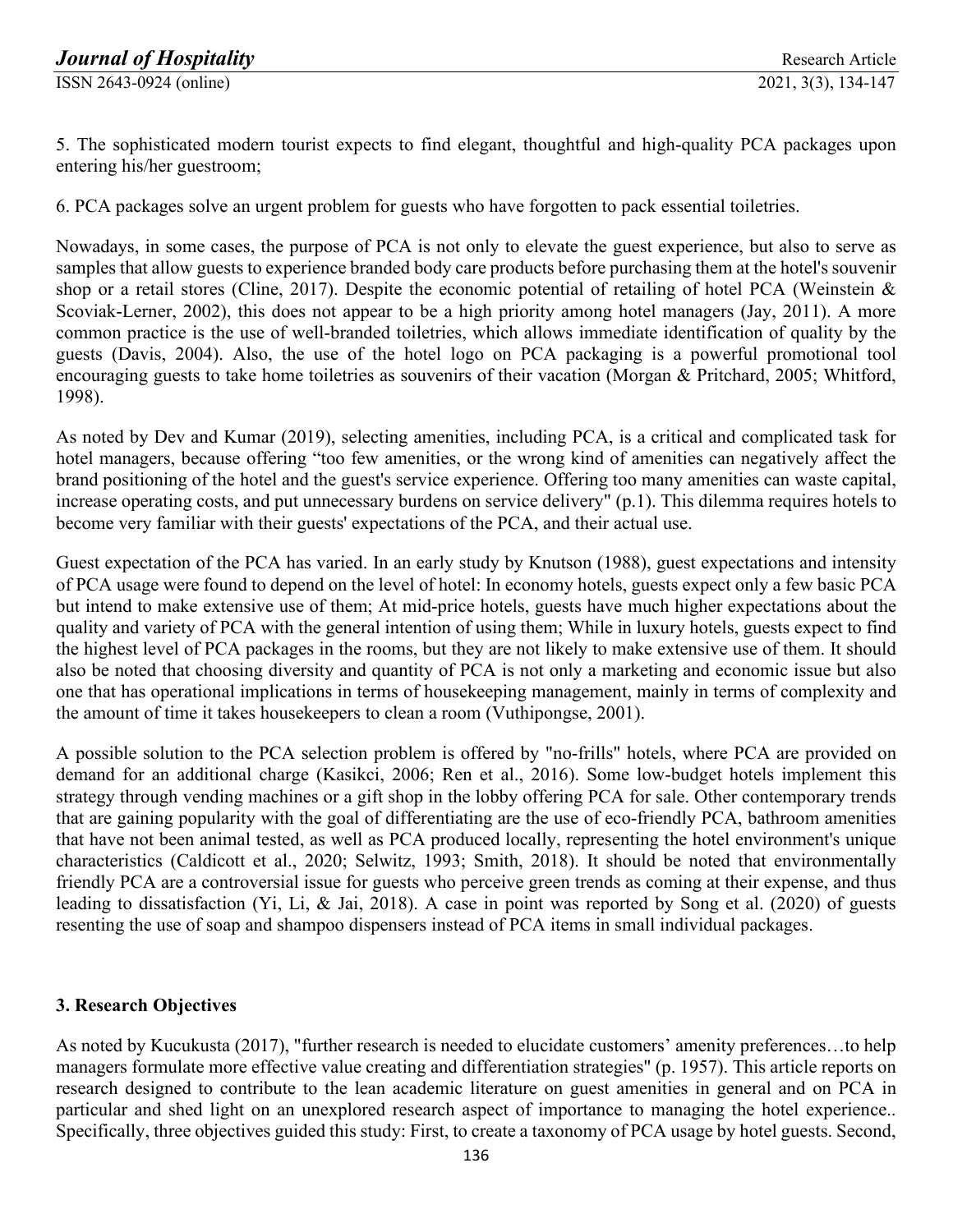to find new PCA that could improve the hotel experience. Finally, in line with spreading ideas of sustainability, to reveal hotel guests' perceptions of using environmentally friendly PCA (for example, large pump dispensers of soap and shampoo instead of standard small-size containers).

#### **4. Methodology**

Due to the exploratory nature of the study, a qualitative research epistemology was adopted, using short, in-depth, semi-structured personal interviews for data collection. Such interviews afford a close examination of the participants' perceptions and feelings about the topic, which is then followed by comparing participants' responses (Cresswell, 2003).

The participants were recruited using snowball sampling, in which the researcher used his own social networks to recruit the initial participants, who were then asked to suggest other potential interviewees (Woodley & Lockard, 2016). The interviews were conducted with 46 Israeli participants (23 women and 23 men) who had stayed at a minimum of five hotels – in all categories – in the five years preceding the interview. To avoid homogeneity, an attempt was made to interview men and women of various ages. The age range was 24-66, and participants of varied financial backgrounds came from both urban and rural locations all over Israel.

The interviews included questions to encourage the participants to share their experiences about the hotels in which they had stayed, specifically elaborating upon their PCA use patterns. In order to inspire participants to share their experiences with hotel PCA, they were presented with 13 sets of varied amenities, and were asked the same set of questions on each (e.g., "Do you like this set? Why?"). After reviewing all the sets, they were asked which set they disliked the most and which one they like the most. Participants were also asked to suggest amenities that hotels should provide, and, if possible, suggest ideas for new ones. The data collection began with six preliminary interviews, following which only minor changes were made to the interview transcript. The interviews continued until the collection of new data ceased to provide new insights and a sense of saturation was reached (Mason, 2010). The transcripts were then scanned according to the principles of thematic analysis (Braun & Clarke, 2006). Due to the exploratory nature of the research no hypothesis guided the analysis stage.

#### **5. Taxonomy of Hotel Guest Use of Personal-Care Amenities**

The first research objective was to create taxonomy of the use of PCA. The interviews revealed that they were used in various ways. Their use can be divided into two groups based on whether they were used during the hotel stay (in situ) or after it (ex situ, at home or elsewhere). In addition, the findings provide a further distinction based on the intensity of PCA use. This dimension ranges from regular use to infrequent use of PCA (whether in situ or ex situ). Lastly, interviewees differed in their perception of PCA: While many focused on their utilitarian benefits (i.e., comfort, sample before purchase, and use as part of the tourist experience), others focused on their symbolic meanings (an indication of hotel quality and holiday souvenirs).

These findings lead to a three-dimensional taxonomy of hotel PCA use, as seen in Figure 1. Although some interviewees may be identified with one dominant pattern of PCA usage, others are characterized by the adoption of more than one pattern, depending on the circumstances. However, for the sake of analytical clarification, each pattern identified in this study is separately depicted.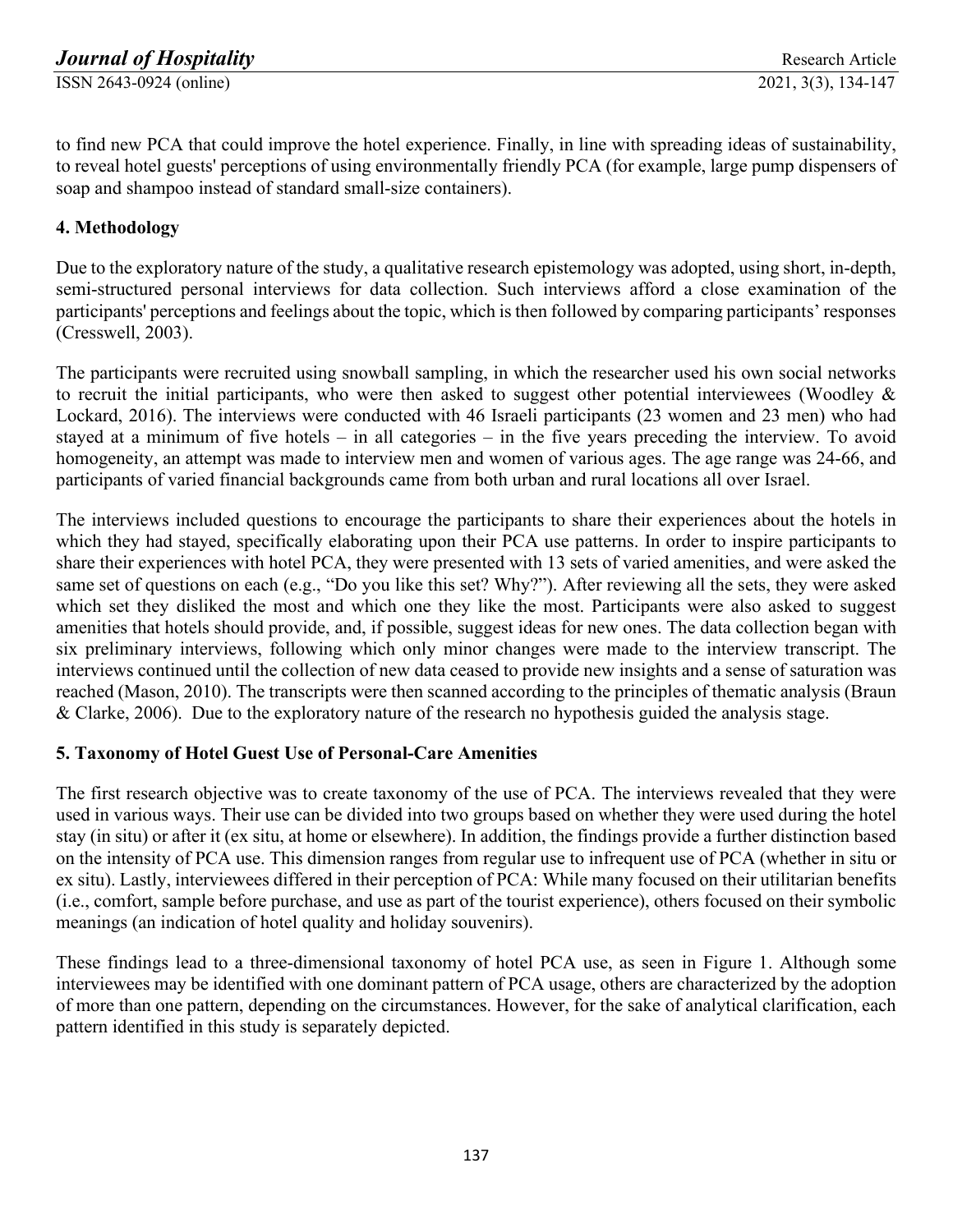# *Journal of Hospitality* Research Article

ISSN 2643-0924 (online) 2021, 3(3), 134-147



**Figure 1: Taxonomy of the use of personal-care amenities**

#### *5.1 In Situ Patterns of Use*

#### *5.1.1 The Non-User (A)*

Most of the participants (almost all women and more than half of the men) said that they bring their own shampoo and conditioner, and do not use those provided by the hotel. When asked to explain their behaviour participants replied that using unfamiliar shampoo and/or conditioner involves risk, as they do not know how it will affect their hair and skin, an uncertainty they wanted to avoid, especially on vacation or while traveling. Participants highlighted that during the vacation / tourist activity they take pictures and send them to their relatives and friends, and as such they have to look at their best. They specifically highlighted that in most cases they do not trust the quality of the shampoo and conditioner provided.

#### As Rachel said:

*….the way I look when I'm on vacation is very important to me. I have to look my best. You know how many pictures I take on vacation? An enormous amount. You know how many pictures I send to my friends? I need to look great. If I'll use shampoo and conditioner I've never used before it may have a devastating effect on my hair.*

Some of the women emphasized that they use a shampoo specific for their hair type (e.g. curly, colored), which the shampoo provided by the hotel is not.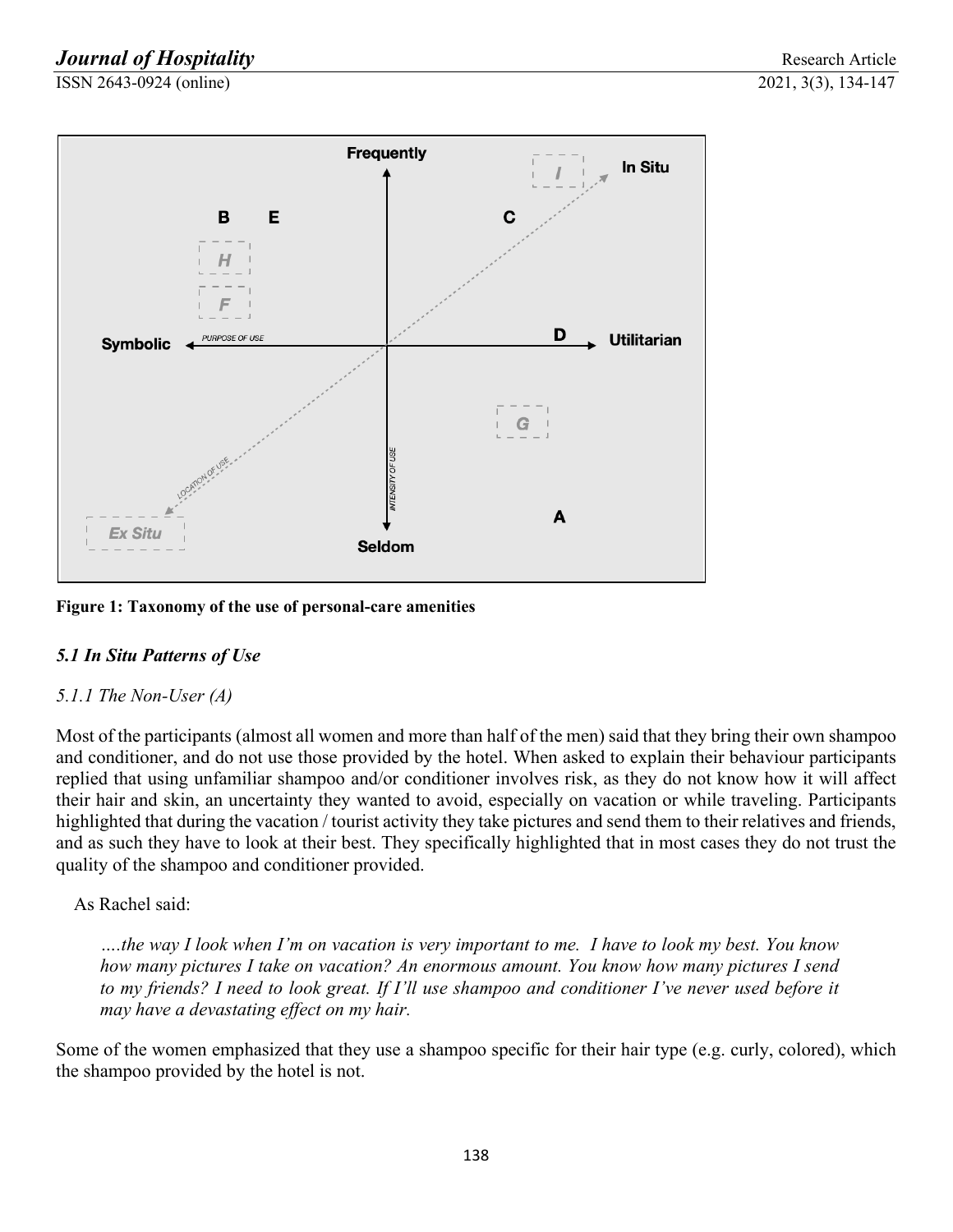Some non-user participants indicated that if they would use certain PCA such as a soap bar or body lotion, they would do so only after careful examination of its quality by smelling or palpation. If the smell and touch are not to their liking, they will persist in their typical tendency not to use PCA.

#### *5.1.2 The Symbolic User (B)*

Symbolic-use participants suggested that the amenities serve as an indicator of the quality of the hotel, and of the efforts it makes to pamper its guests. Participants referred to elements such as the smell of the amenities, their brand, the variety (i.e., the more the better), whether their design complements the bathroom décor, and their colour, with a preference for "clean" and even clear, without added colour). Taken together, these elements are perceived as gauges of the quality of the PCA, and hence, of the quality of hotel experience. Participants suggested that if a hotel has its own unique amenities (i.e., bottles with the hotel logo labelled "Produced Exclusively for Hotel/Hotel Chain XYZ") it is a further indication of the quality of the hotel, of the respect of their guests, and the level of care for them.

Symbolic Users emphasized that the PCA are among the first elements they check out upon their arrival to the guestroom. Michael said that:

*One of the first things I do is to look at the amenities provided. They [the amenities] give me a clear indication if the hotel pampers its guests. And I come to a hotel to be pampered. The amenities are a great way to predict whether they'll treat me simply as a customer or as a guest.*

Another issue that emerged is that participants appreciated PCA they considered to be authentic, such as handmade soap and/or toiletries made of local ingredients. Some Amenities, such as micro-bottles of aftershave lotion were described as "cool" – new, novel, exciting, and surprising, an indication of hotel creativity and imagination on the part of the hotel, leading to guest appreciation. This in turn affected the perceived image of the hotel.

#### *5.1.3 The Devoted User (C)*

Some participants, especially men with short hair, frequently use the PCA provided by hotels, as they did not feel that their appearance was adversely affected by the use of hotel PCA. Devoted users mainly noted the absurdity of having to pack toiletries and consequently the savings of space in the suitcase. Accordingly, Jonathan claimed:

*I never bring amenities with me. Why should I bring a shampoo or soap when I go to a hotel? Sounds stupid to me to bring it. By the way, why is it that when travelling people wash their hair every day?* 

It is interesting to note that interviewees said that their traveling companions affect their use of PCA. Specifically, when staying in a hotel with family members, hotel PCA eliminate the need to pack personal PCAs for each family member, and makes packing for vacation easier.

#### *5.1.4 The Conditional User (D)*

Conditional users use the hotel PCA only if they had experienced it in the past, or knew the specific brand offered. If they are not familiar with the quality, or if the brand or manufacturer are not well known or of low reputation, they are unlikely to use the PCA. It should be noted that when these participants stayed in luxury-class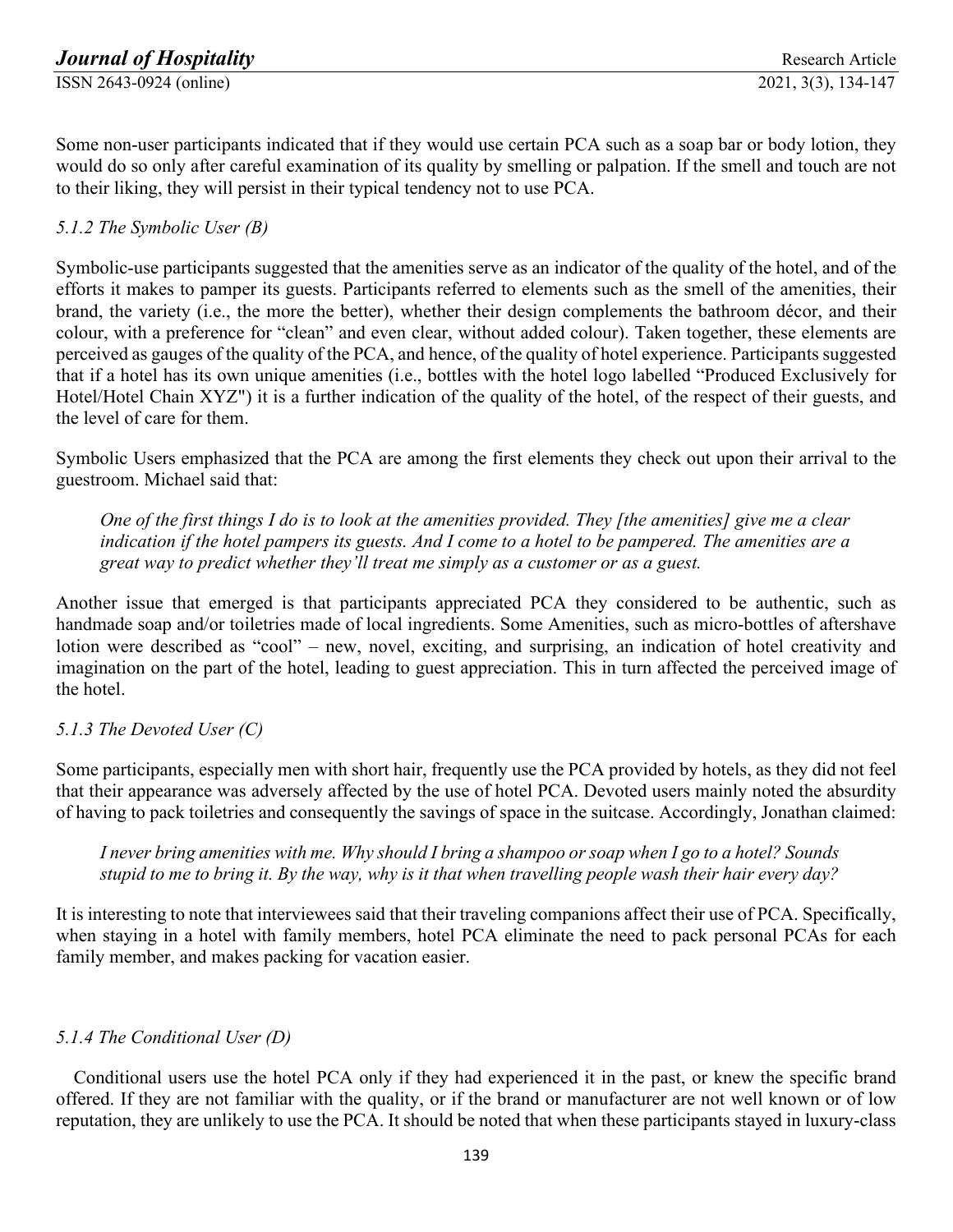hotels they assumed that the amenities provided were of high quality, and therefore might use them. The next three quotations highlight this pattern:

*I always bring my shampoo and my conditioner. However, since I've already tried the conditioner provided at X hotels, I know I can trust it.*

*I once stayed at the Z in London. I had never tried their shampoo but it was made by XYZ. Their products are amazing, much better and much more expensive than the ones I use. So, I used it….*

*I'm sure that the KJV provides the best amenities. This is the best hotel in Israel. Presidents, kings, all the celebrities visiting Israel stay there. I'm sure they have the best amenities one can imagine.*

# *5.1.5 The Experiential User (E)*

Experiential users indicated that hotel PCA give them an opportunity to change their routine while they are on vacation. For example, almost all participants reported that at home they take showers and very rarely use the bath, and that taking a bath is something you do on vacation. The PCA provided by the hotel encourage them to take a bath as part of the hotel experience, offering the legitimacy to pamper themselves by taking a bath. Some men said that when they are in a hotel, they will use PCA like conditioner and body lotion which they never do at home, devoting much more attention to their physical appearance than they normally do. The following quote by Ethan illustrates it:

*In the hotel you change towels every day because you can, you take a bath because there are so many amenities there. I never took a bath at home, who has to the time or state of mind for this? You do these things only when on a hotel vacation.*

The experiential use of PCA also includes body care during romantic vacations. Women staying at the hotel with their partner indicated that they use or would be happy to use a disposable razor or peeling cream that will help them look their best. This is especially important when there was no time for personal care prior to the vacation. Based on the interviews these body care products also encourage hotel guests to enjoy the hotel's facilities such as the swimming pool and sauna.

#### *5.2 Ex Situ Patterns of Use*

# *5.2.1 The Collector (F)*

Some of the participants (mainly women) said that they take the amenities back home as a souvenir if they were satisfied with the hotel stay and/or had an experience they wished to remember. They told that in the past, when they did so, they would open the shampoo / conditioner and smell it at home, as it reminded them of their vacation. Other participants suggested that they will use the shampoo immediately after coming back home as a way to "extend" their vacation. The following two quotes by Dana and Shelley illustrate the thought pattern underlying this behaviour:

*At home I have a draw full of shampoos I took from hotels. It's like a souvenir. Let's say I want to remember the vacation we had up north, so I'll open the shampoo I took from that hotel. I smell the shampoo, and it takes me back to the hotel room…*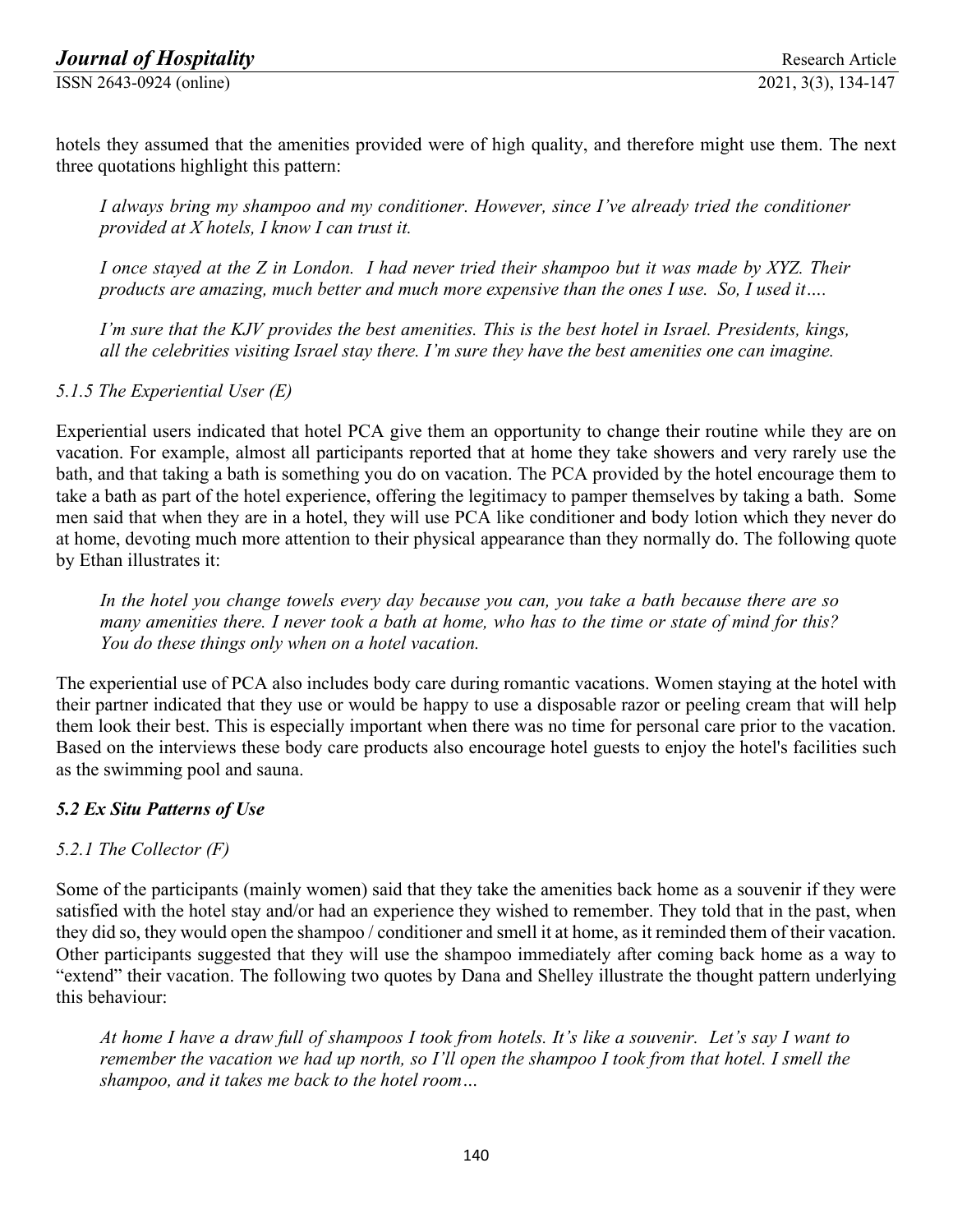*If I had a great vacation, after coming home, I'll use the shampoo I took from the hotel. It gives me the feeling that our vacation is still going on…*

# *5.2.2 The Sampler (G)*

Samplers, specifically those who did not trust the quality of the amenities provided, take the PCA home to check them out. If they were satisfied with the quality of the items, they would use them the next time they visited the hotel, or even purchase standard size containers in in retail stores. Noah's following quote represents this type of use:

*In the hotel they provide shampoos or conditioners that I'm not familiar with, I'll probably take it*  with me. So back home I can use it. If it works well, I may buy it.

# *5.2.3 The Gift Giver (H)*

Some participants, mostly fathers of young children, said that they bring the amenities as a gift for their children when they return from overseas travel, claiming that their children like the small size of the PCA. The gift givers said that their children find the amenities "cool" as they differ from the big shampoo and soap they use at home. However, they added, the children's enthusiasm ends when they realize that these gifts are free-of-charge items. Alexander exemplifies this by saying:

*I used to take the amenities for my children. I told them that this is a small present. Today, unfortunately, I can't do it anymore. They know that it cost nothing…*

#### *5.2.4 The Practical User (I)*

Some participates said that their local supermarket does not carry small-size toiletries, a size useful when they go to the beach or the gym, or when they go camping or traveling. These interviewees, the practical users, were specific about intending to purchase these small items if they could. As noted by Ella: "I just don't get why they don't sell these tiny shampoos in supermarkets. Everyone needs them."

#### **6. Which Unique Personal Care Amenities should be Provided?**

Men spoke of the need for innovation beyond the supply of standard PCA, arguing that the amenities provided do not meet men's distinctive needs. They claimed that the conditioner, hand cream, body lotion, and shower cap are typically not used by men, and suggested that hotels should provide more essential items for men, such as razors, a micro bottle of after-shave or shaving cream and men's deodorant.

Other PCA not usually provided are analgesics and sunscreen, both mentioned as being able to contribute to the hotel experience. Others suggested PCA which can create an erotic atmosphere – some women suggested that for a couple's stay, unique condoms, body oil, or lubrication would contribute to their hotel stay. However, all those who mentioned these items highlighted that if these items are provided by hotels, care should be taken first that they are not accessible to children. Some participants, however, mentioned that in family-style hotels the PCA should include children-friendly items such as tear-free shampoo.

# **7. The Environmental Aspect of Personal Care Amenities**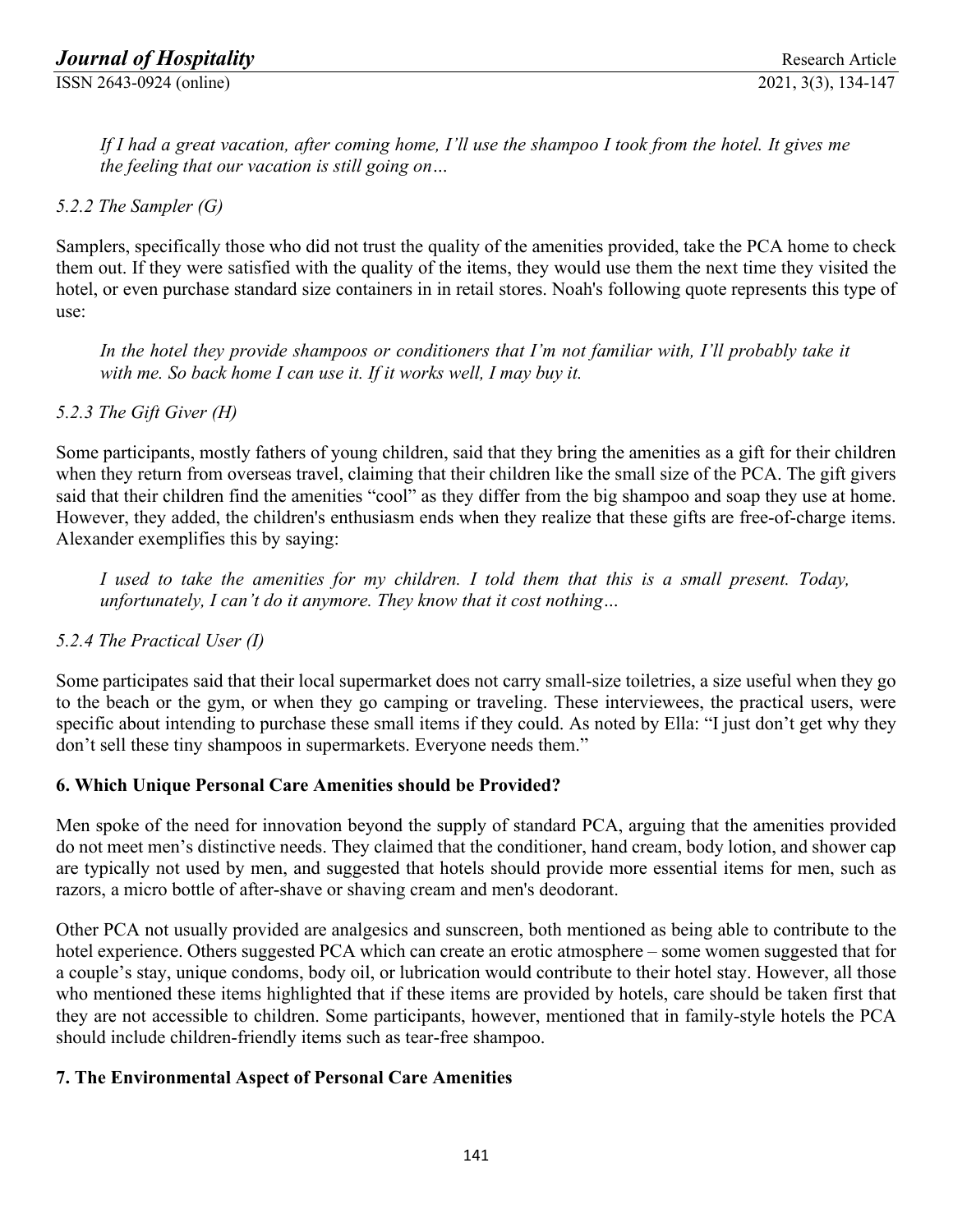As PCA leave a considerable ecological footprint, participants were asked to comment on the option of using dispensers rather than individual packaging. Almost all participants suggested that a use of big pump dispenser will downgrade their hotel experience. Participants suggested that a dispenser makes them feel that the hotel is trying to save money at the expense of their convenience, choosing environmental and monetary considerations that lower the quality of the guest experience. Two reasons were cited for not using dispensers. The first was that the product is perceived to be of inferior quality ("Probably the shampoo in these dispenses is cheap", "Hotels that use dispensers use cheap shampoo."), and second, because dispensers are unhygienic, "disgusting," "revolting," and "everyone touches it," to the point that "I won't even touch it."

Participants recognized and highlighted that the provision of PCA is not environment friendly, noting that "these amenities are a huge waste of plastic." However, they suggested that they prefer to use the "standard" small-size PCA especially when on vacation, as the fear of being unhygienic is greater than their will to protect the environment. To reduce the ecological footprint of the PCA, participants suggested that the toiletries can be provided in small bags rather than in plastic bottles and that guests could be offered a choice of individual bottle or dispenser. Some participants sarcastically mentioned in this context that "Not taking a shower is environment friendly" or "taking vacation is, by definition, not environment friendly."

#### **8. Discussion and Conclusion**

Due to the paucity of literature on the subject, this exploratory study presents, for the first time, a detailed taxonomy showing the different patterns of PCA usage by hotel guests. The findings confirm the assumption made in the academic and trade literature that PCA plays an important role in the experience of hotel guests and their satisfaction (or dissatisfaction) with their stay (Weaver & Oh, 1993; Whitford, 1998). Although some of the patterns described in this taxonomy are mentioned in the literature, this study is the first to present them comprehensively and analytically. According to the taxonomy presented here, PCA usage patterns in hotels can be classified along three axes: place of use (in situ vs ex situ), intensity of use (frequently vs. seldom), and nature of use (utilitarian vs. symbolic). The overall result is nine patterns of PCA usage, which illustrate the complexity of PCA domain management in hotels.

The taxonomy clearly demonstrated the PCA in hotels play more than a utilitarian role – they are also symbols of the overall quality of the hotel and the service it offers (Evans & Munmann, 1989; Heo & Hyun, 2015). Furthermore, beyond being a symbolic representation of hotel quality, PCA signify for the hotel guests a break from daily routine and social norms. An interesting finding was that many of the interviewees referred to using PCA – both practically and symbolically – after their hotel stay. Thus, some ex-situ users talked about hotel PCA as samples which they brought to retail stores where they looked to buy the product in a "standard" container (Cline, 2017; Weinstein & Scoviak-Lerner, 2002). Some interviewees, who focused on the utilitarian benefits of PCA, reported using the small packages for travel or the gym, while other ex situ users focused on the symbolic value of PCA as souvenirs of their vacation (Morgan & Pritchard, 2005) or as "cool" gifts for children.

Regarding the environmental issue of using PCA, the interviewees preferred the individual packaging over dispensers, although they were aware of the ecological footprint of the former. This finding is consistent with studies that revealed hotel guests' reluctance to adopt green practices that come at their own convenience (Baker et al., 2014; Verma & Chandra, 2016). In the present study, the objection was based on the participants' perception that because the refillable dispensers are used by other guests, it is a potential health hazard.

The findings indicate that guest behavior in the hotel differ than their behavior at home (Poria, 2008). The PCA provided in hotels encourage men to act differently than they do at home, for example, taking a bubble bath rather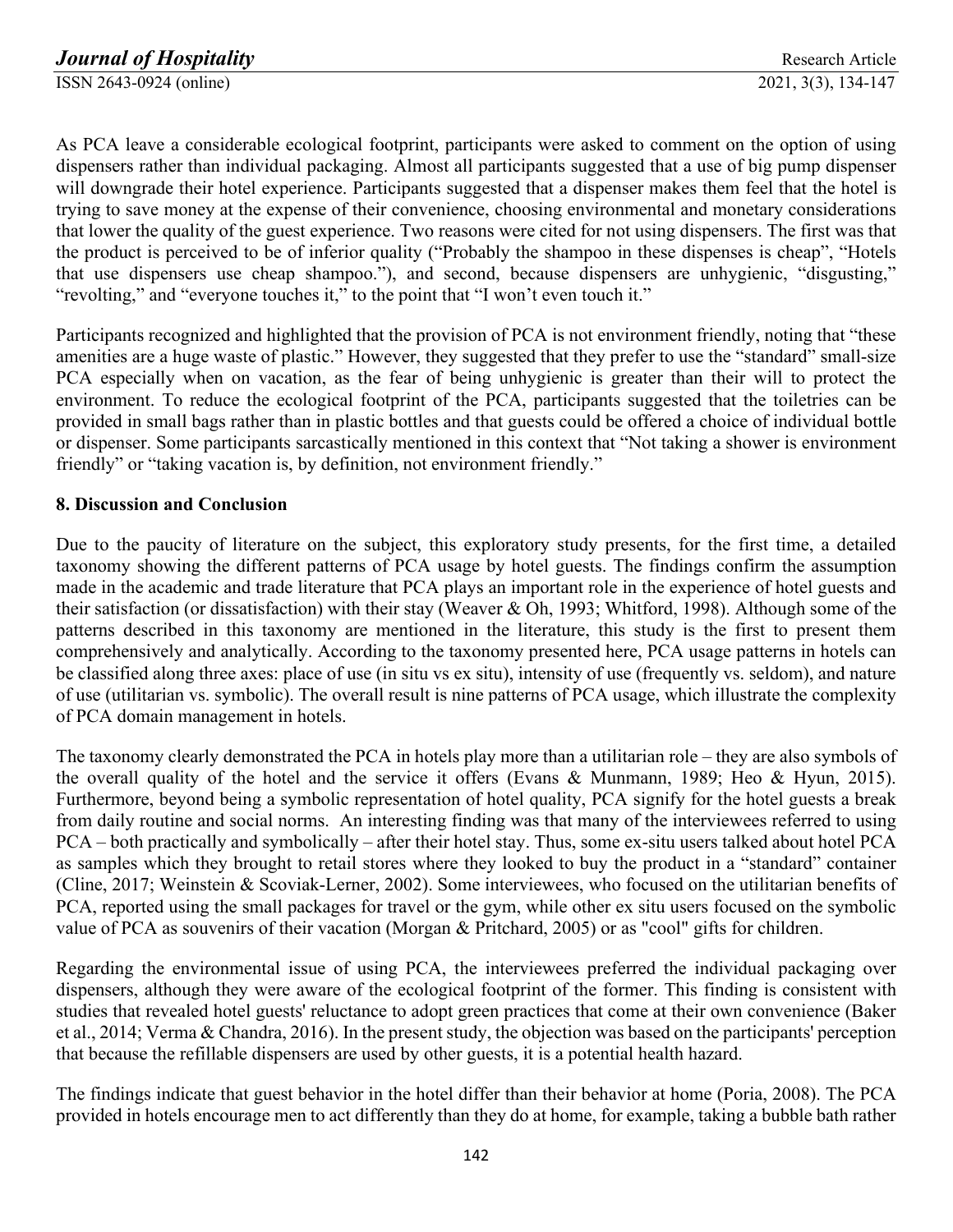than a shower. Also, the availability of conditioner encouraged some men to care of their hair in a way they not normally do. This finding is in line with studies which suggest that hotels provide its guest with the opportunity to abandon their everyday social norms (Berdychevsky et al., 2013; Pritchard & Morgan, 2006). It should be noted that the desire expressed by male interviewees to enjoy the PCA-use experience highlights that men's needs should be taken into account by hotel management and hospitality scholars, and this study raises the possibility that this is a marketing myopia that may be due to obsolete perceptions of male needs.

The findings can be conceptualized based on ideas that are the core of experience economy, where consumers value the associated experiences of product offerings, beyond its simple functional value (Pine & Gilmore, 1999). It seems that PCA serve hotel guests in various ways, each providing different values. At times it the value is functional (i.e., to clean oneself), while in other situations a symbolic value attach to the products(i.e., the hotel effort to pamper the guest). Moreover, the same individual may attach to it one value in a certain hotel experience, and another value at another experience. As indicated later, this challenges the uniformity of PCA.

Female participants expressed interest in PCA which create an erotic atmosphere. This finding is not surprising given that previous studies about women's vacation and specifically their hotel stay highlighted that women expect that during their hotel stay they will enjoy better and different sex than they do at home (Berdychevsky et al. 2013; Carr & Poria, 2010). The hotel is portrayed as an environment where guests can step away from their normal routine. Hotels are where men can devote time to their physical appearance and women can enjoy sex that is expected to be "better than at home." Thus, our findings demonstrate how something as seemingly trivial as amenities can highlight aspects which are crucial to understanding hotel consumption experience.

#### *8.1 Managerial Implications*

The implications of these findings can impact hotel management as well as amenities manufacturers and their suppliers. Because guests view the PCA as an indication of hotel quality and its effort to pamper them, using high-end products can enhance the hotel's image and reputation. The high-end effect can be achieved by using well-placed brands, products with high-quality attributes (smell, colour) or packaging that suggests that the product is authentic and locally produced. Hotel management should consider adding PCA to the standard package, for example, sunscreen in seaside or resort hotels. Women mentioned that they would like to find body oil, which would encourage sexual activity during the vacation. This study ended before the spread of Covid-19, but it is safe to assume that hotel guests would be interested in finding Alcogel and sanitizing wipes among the amenities provided.

Among their many functions, PCA also serve as a souvenir to evoke memories of the hotel or vacation experience, for example, by smelling the product, suggesting that hotels should provide PCA with unique and distinctive odors and scents to be remembered. Moreover, hotel management should consider encouraging their guests to take the PCA with them, as the amenities serve as a promotional tool for the hotel. Additionally, in the case of hotel chains PCA, different amenities would mark each of the hotels as unique, emphasizing its locality and distinct attributes, making the PCA a collectors' item. Relying on the findings, as amenities serve as a signifier for the hotel quality, if the PCA are of high quality, this should be emphasized in the marketing efforts.

Participants illustrated their reluctance to use dispensers. It should be noted that there are dispensers available in the market that solve the concerns and offer high-quality liquid soap, shampoo, and conditioner in tamper-proof and sterile containers. Hotels that use these innovative means would do well to invest in informing their guests that using these eco-friendly products is not at the expense of their health or luxury, and that choosing the products was done with care for the environment and general welfare.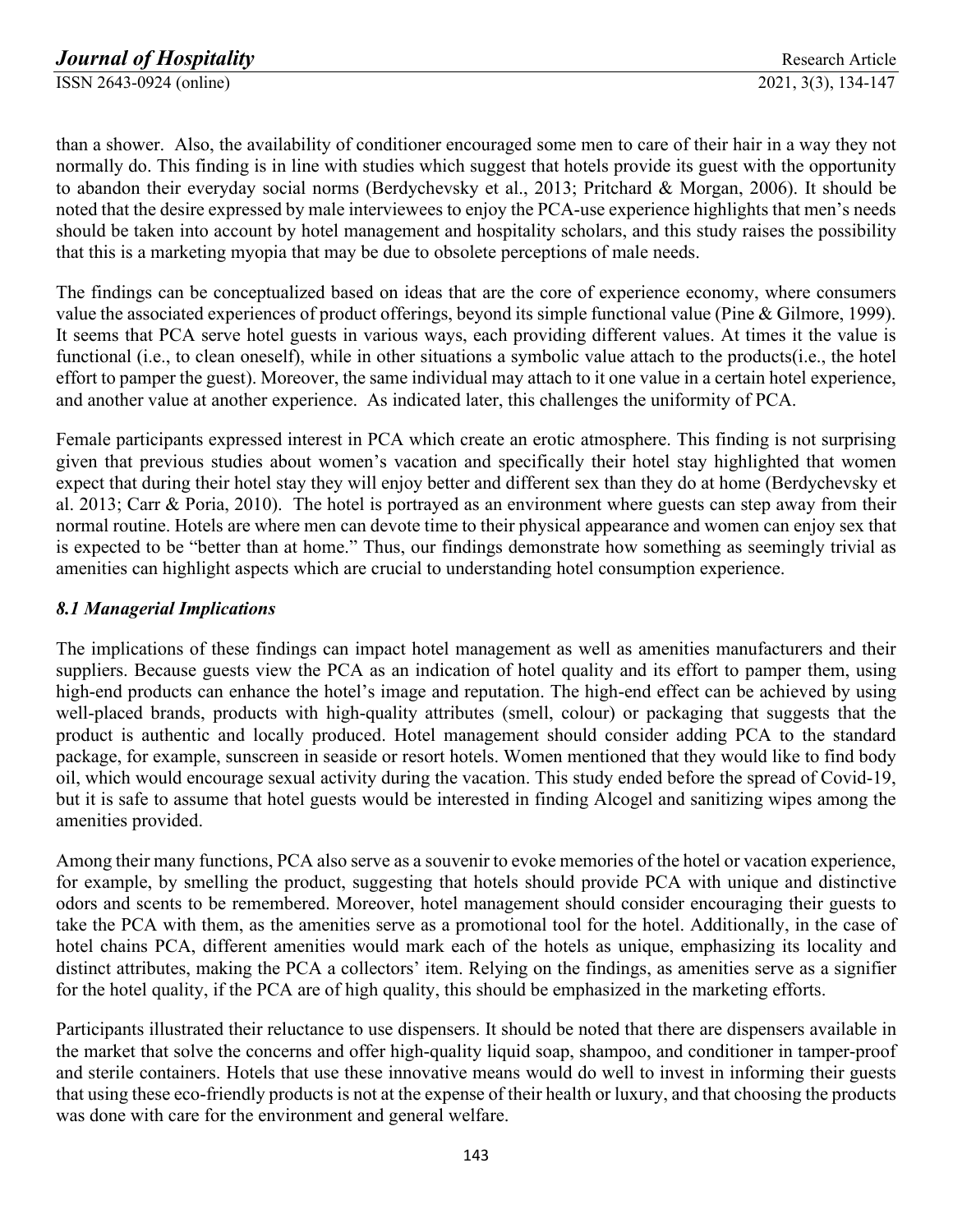One of the reasons participants took the amenities home with them, is that they wanted toiletries in small bottles (to take with them to the sea, swimming pool, gym, camping, abroad). Companies manufacturing PCA should consider selling their products also in small-size bottles in standard supermarkets. Furthermore, as it was revealed the guests took with them the PCA to test at home, as they feel it was risky to use an unknown product while on vacation. In this case, PCA manufacturers should target and promote their products to hotels, as this will expose their products to the public. Moreover, if companies provide amenities for well-known hotel / hotel chains they should market themselves as such as based on the findings, their brand equity will improve.

The findings indicate that tourists experience PCA in different ways. Moreover, the same individual may experience it differently in various situations. This circumstance poses a challenge for hotel management, and product and service offerings must be customized to customers´ subjective expectations and the way PCA will be used by the type of hotel, so that all guests do not receive the same PCA.

#### *8.2 Limitations and Future Research*

This study focused on Israeli participants only. Future studies with other groups may enrich the current body of knowledge on the subject matter. Because the taxonomy described is based on exploratory\qualitative research, quantitative follow-up studies are needed to validate and quantify the patterns of PCA usage reported here. Note that this study focused only on PCA, however participants in the study directly and indirectly refer to other amenities in the hotel guestroom such as kitchen facilities, internet access and television services. Therefore, further research should be directed at the issue of amenities in general, as this study has also revealed that despite its importance, it is an under-researched field. Additionally, there are substantial gender differences when it comes to hotel amenities preferences, as well as their usage patterns. These differences have interesting sociological and managerial implications that should be explored in separate studies. Lastly, it emerged from the interviews that hotels should consider providing rooms that host families with children with tear-free shampoo and/or liquid soaps / shampoos in a variety of colours. Following Poria and Timothy (2014), there is a need for tourism studies that focus on children who may be interested in different types of amenities.

# **REFERENCES**

- Baker, M. A., Davis, E. A., & Weaver, P. A. (2014). Eco-friendly attitudes, barriers to participation, and differences in behavior at green hotels. *Cornell Hospitality Quarterly, 55*(1), 89–99.
- Berdychevsky, L., Poria, Y., & Uriely, N. (2013). Hospitality accommodations and women's consensual sex. *International Journal of Hospitality Management 34*, 169–171.
- Bernstein, L. (1999). Luxury and the hotel brand: Art, science, or fiction? *Cornell Hotel and Restaurant Administration Quarterly, 40*(1), 47–53.
- Braun, V., & Clarke, V. (2006). Using thematic analysis in psychology. *Qualitative Research in Psychology, 3*(2), 77-101.
- Caldicott, R. W., von der Heidt, T., Scherrer, P., Muschter, S., & Canosa, A. (2020). Airbnb Exploring triple bottom line impacts on community. *International Journal of Culture, Tourism and Hospitality Research*. Accepted.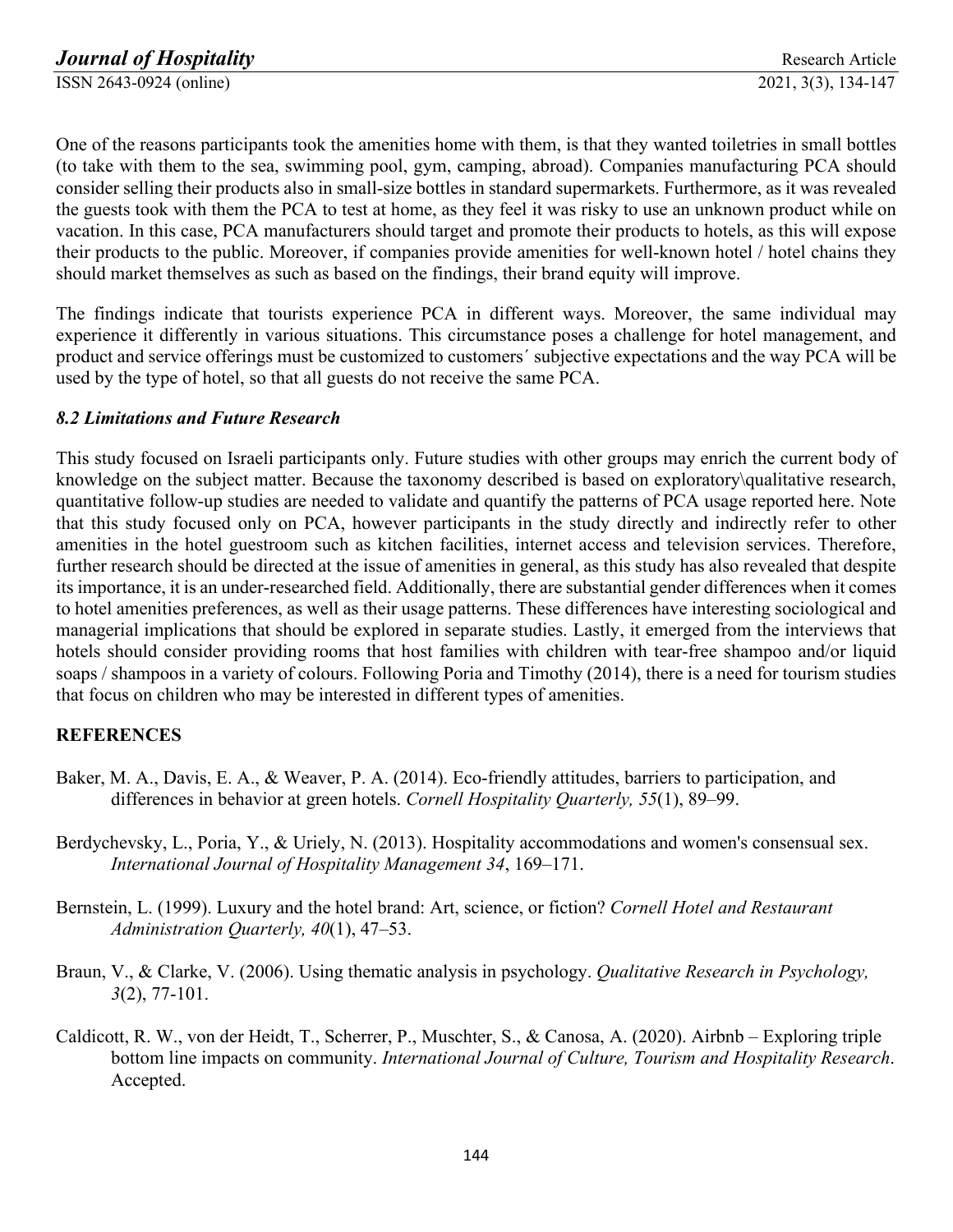- Carr, N., & Poria, Y. (2010). *Sex and the sexual during people's leisure and tourism experiences*. Newcastle Upon Tyne, England: Cambridge Scholars Publishing
- Cline, N. (2017). Boost your sampling with hotel amenities: How to create a program that builds big brand equity. *Global Cosmetic Industry, 185*(8), 34–37.
- Cresswell, J.W; (2003). *Research Design: Qualitative and Mixed Methods Approaches*. Thousand Oaks: Sage Publications.
- Davis, S. (2004). Planning accommodation. In J. Ransley, & Ingram, H (Eds.), *Developing hospitality properties & facilities* (2 ed.; pp.215–231). Elsevier Butterworth-Heinemann.
- Dev, C. S., & Kumar, P. (2019). A detailed study of the expected and actual use of hotel amenities. *Boston Hospitality Review, 20*, 1–22.
- Dev, C., Hamilton, R., & Rust, R. (2017). Hotel brand standards: How to pick the right amenities for your property. Cornell Hospitality Research Brief, 17(3), 1–9.
- Evans, M. E., & Munmann, S. (1989). Personal care amenities: Are they important attributes in the selection of hotels? *FIU Hospitality Review, 7*(2), 19–25.
- Gardini, M. A. (2018). Academia versus practice? Toward a debate on the value of academic education in the German-speaking hospitality industry. *Journal of Hospitality & Tourism Education, 30*(4), 250–256.
- Goswami, S. & Sarma, M. K. (2011). The road to guest delight: An empirical exploration in the hotel industry. *ASEAN Journal of Hospitality and Tourism, 10*, 122–145.
- Hennessey, S. (1998). Beware amenity creep before it devours property profits. *Hotel & Motel Management, 213*(6), 12.
- Heo, C. Y., & Hyun, S. S. (2015). Do luxury room amenities affect guests' willingness to pay? *International Journal of Hospitality Management, 46*, 161–168.
- Heung, V. C. (2000). Satisfaction levels of mainland Chinese travelers with Hong Kong hotel services. *International Journal of Contemporary Hospitality Management, 12*(5), 308–315.
- Jay, C. F. (2011). The role of guest amenities in Wellington Hotels (Unpublished Doctoral dissertation). Lincoln University. Lincoln, New Zealand.
- Kasikci, A. V. (2006). "Palapa Politics": Simplifying operations for guest satisfaction. *Cornell Hotel and Restaurant Administration Quarterly, 47*(1), 81–83.
- Knutson, B. J. (1988). Frequent travelers: Making them happy and bringing them back. *Cornell Hotel and Restaurant Administration Quarterly, 29*(1), 82–87.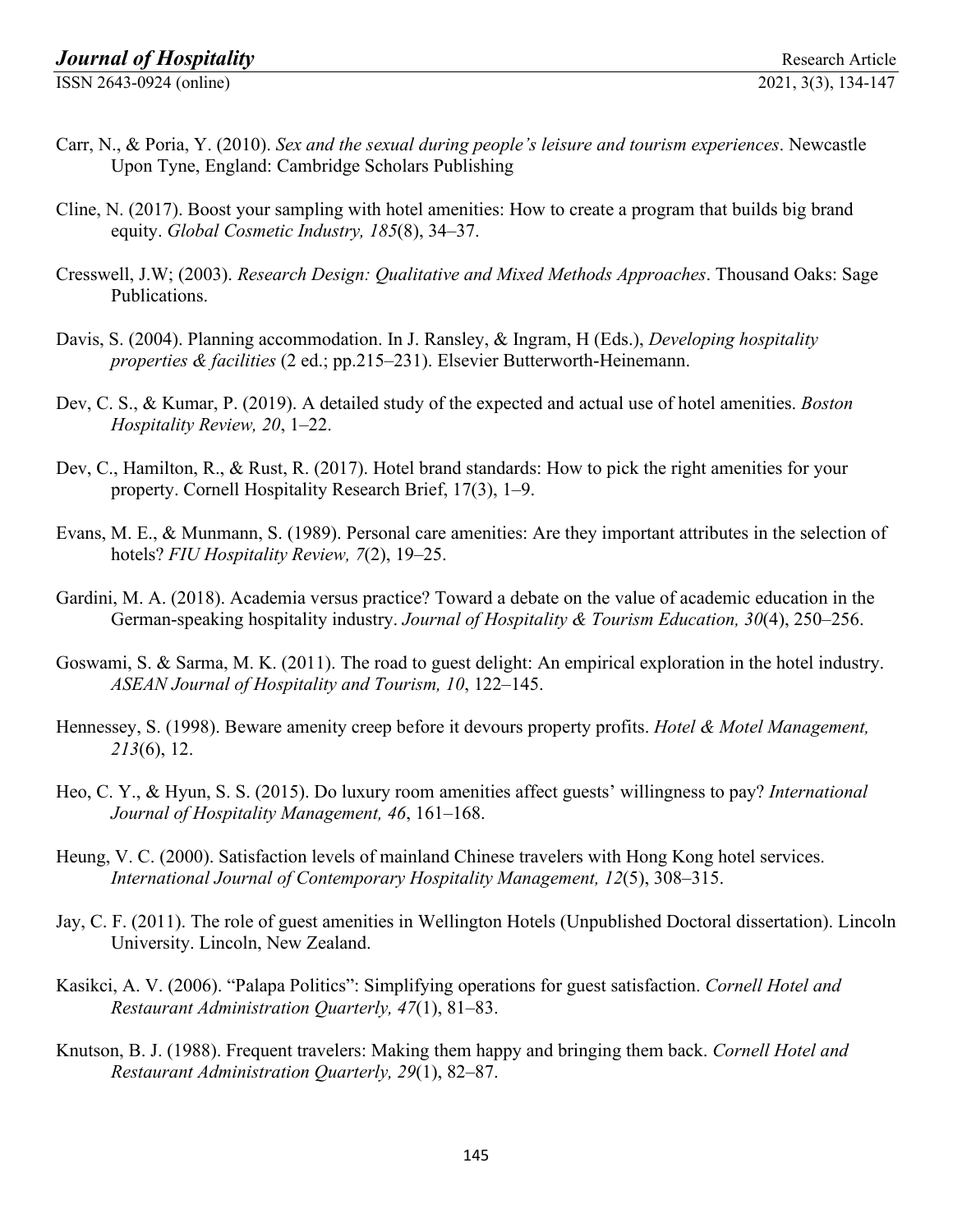- Kucukusta, D. (2017). Chinese travelers' preferences for hotel amenities. *International Journal of Contemporary Hospitality Management, 29*(1), 1956–1976.
- Lee, H. (1965). Boston's Greatest Hotel. *Old-Time New England, 55*(200), 97–106.
- Mason, M. (2010). Sample size and saturation in PhD studies using qualitative interviews. *Forum Qualitative Sozialforschung/Forum: Qualitative Social Research 11*(3). Available at: http://www.qualitativeresearch.net/index.php/fqs/article/view/1428.
- Matte, L. (2003). Amenity awareness: A combination of services, products and equipment keeps guests happy. *Hotel & Motel Management, 218*(19), 80.
- Morgan, N., & Pritchard, A. (2005). On souvenirs and metonymy: Narratives of memory, metaphor and materiality. *Tourist Studies, 5*(1), 29–53.
- Pine, J., B., & Gilmore, J., H. (1999). *The experience economy: Work is theatre and every business a stage*. Harvard Business School Press.
- Pizam, A. (2006). Are we talking and listening to each other? *International Journal of Hospitality Management, 25*(3), 345–347.
- Pizam (2011). This I believe. In Pearce, P. L. (Ed.), *The study of tourism: Foundations from psychology* (pp. 63–78). Emerald Group Publishing.
- Powers, T. F., & Barrows, C. W. (2003). *Introduction to the hospitality industry*. Wiley.
- Poria, Y. (2008). Gender A crucial neglected element in the service encounter: An exploratory study of the choice of hotel masseur or masseuse. *Journal of Hospitality & Tourism Research, 32*(2), 151–168.
- Pritchard, A., & Morgan, N. (2006). Hotel Babylon? Exploring hotels as liminal sites of transition and transgression. *Tourism Management, 27*(5), 762–772.
- Ren, L., Qiu, H., Wang, P., & Lin, P. M. (2016). Exploring customer experience with budget hotels: Dimensionality and satisfaction. *International Journal of Hospitality Management, 52*, 13–23.
- Rowe, M. (1994). Why just give it away? *Lodging Hospitality, 50*(9), 36.
- Rushmore, S., & Baum, E. (2002). Growth and development of the hotel-motel industry. *The Appraisal Journal, 70*(2), 148–162.
- Sahlins, E. (2005). *HVS hotel development cost survey 2005*. HVS.
- Selwitz, R. (1993). Hotels look to recycle, reduce waste with amenities. *Hotel & Motel Management, 208*(13), 33.
- Smith, D. (2018). There's more to soap than getting clean. *Western Hotelier Magazine, 42*(4), 53–56.